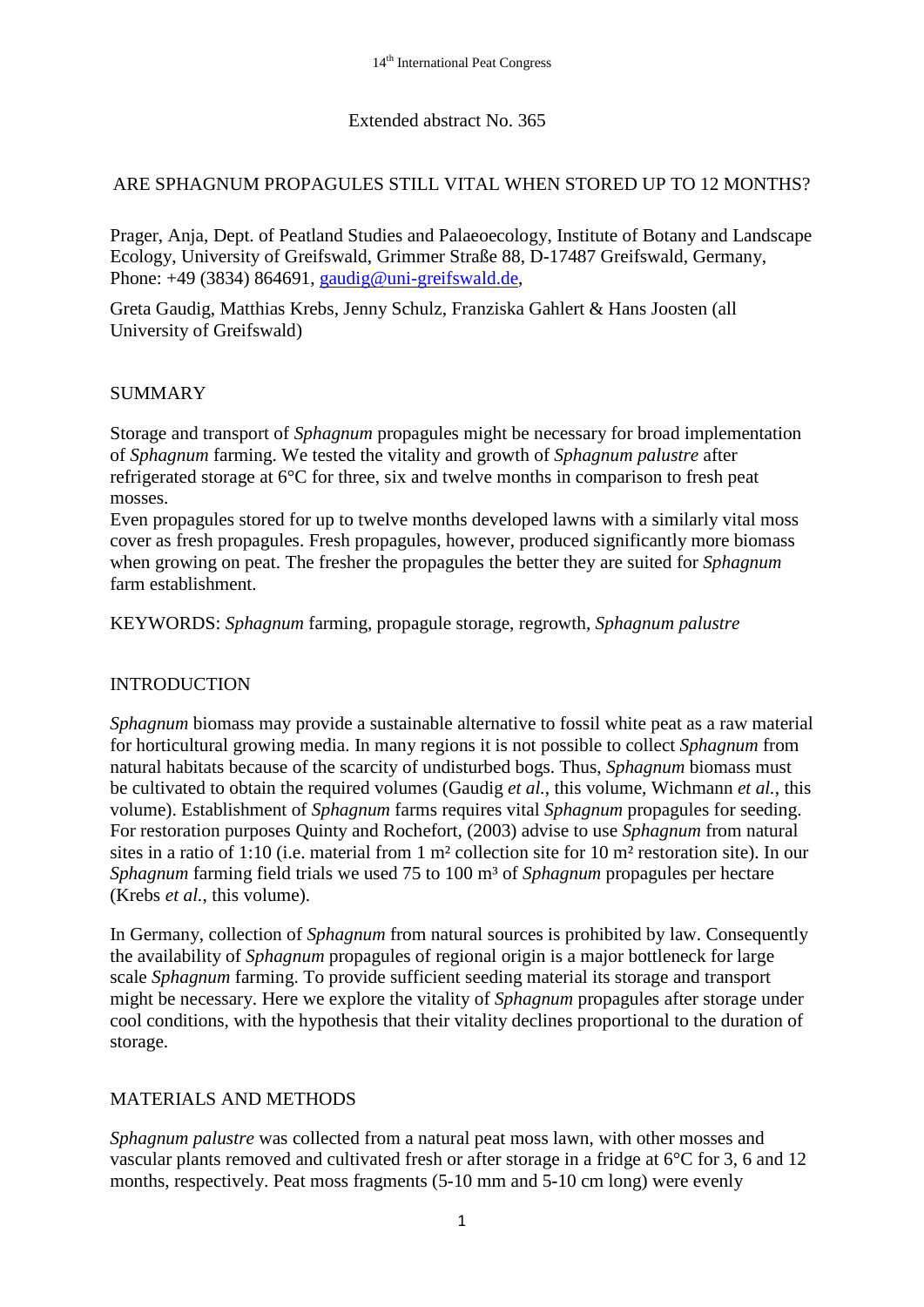distributed (cover ca. 80%) over sterilised peat or mats floating on open water (nutrient solution after Rudolph *et al.*, 1988) and grown under controlled conditions in a greenhouse (after Rudolph *et al.*, 1988). The water level was maintained by irrigating with demineralised water. The mosses were fertilized weekly with a nutrient solution after Rudolph *et al.* (1988). Treatments comprised six replicas. We monitored *Sphagnum* growth by recording coverage, lawn thickness, number of capitula in permanent plots (10x10 cm) and harvested the biomass after six months. Newly developed capitula ('innovation') and bigger capitula with branches ('capitula') were assessed separately. Biomass weight was determined separately for peat mosses and brown mosses after drying at 80°C for 24 hours.

Statistical analyses and figures were made with the software R (R Development Core Team 2009). Differences between sites were analysed with the non parametric Kruskal Wallis test and a multiple comparison test after Siegel & Castellan (1988, R package pgirmess, Giraudoux 2010).

#### RESULTS

Initially fresh peat mosses and those stored for three months started with significantly more vital (green) plants than longer stored mosses (Fig. 1A). However, after three months the growing moss cover was similar (mean cover 73%) independent of length of storage time (Fig. 1A) reaching on average 80% cover after six months.



Fig. 1. Development of A) mean vital peat moss cover (in %) of differently long stored propagules from Sphagnum palustre and C) mean lawn thickness (in cm) and B) biomass productivity (in t dry mass ha<sup>-1</sup> yr<sup>-1</sup>) and D) lawn thickness (in cm yr<sup>-1</sup>) in relation to substrate and storage time six months after seeding. Differences of treatments were tested separately for B) and D) (Kruskal Wallis and multiple comparison test). Values with different letters differ significantly (P≤0.05).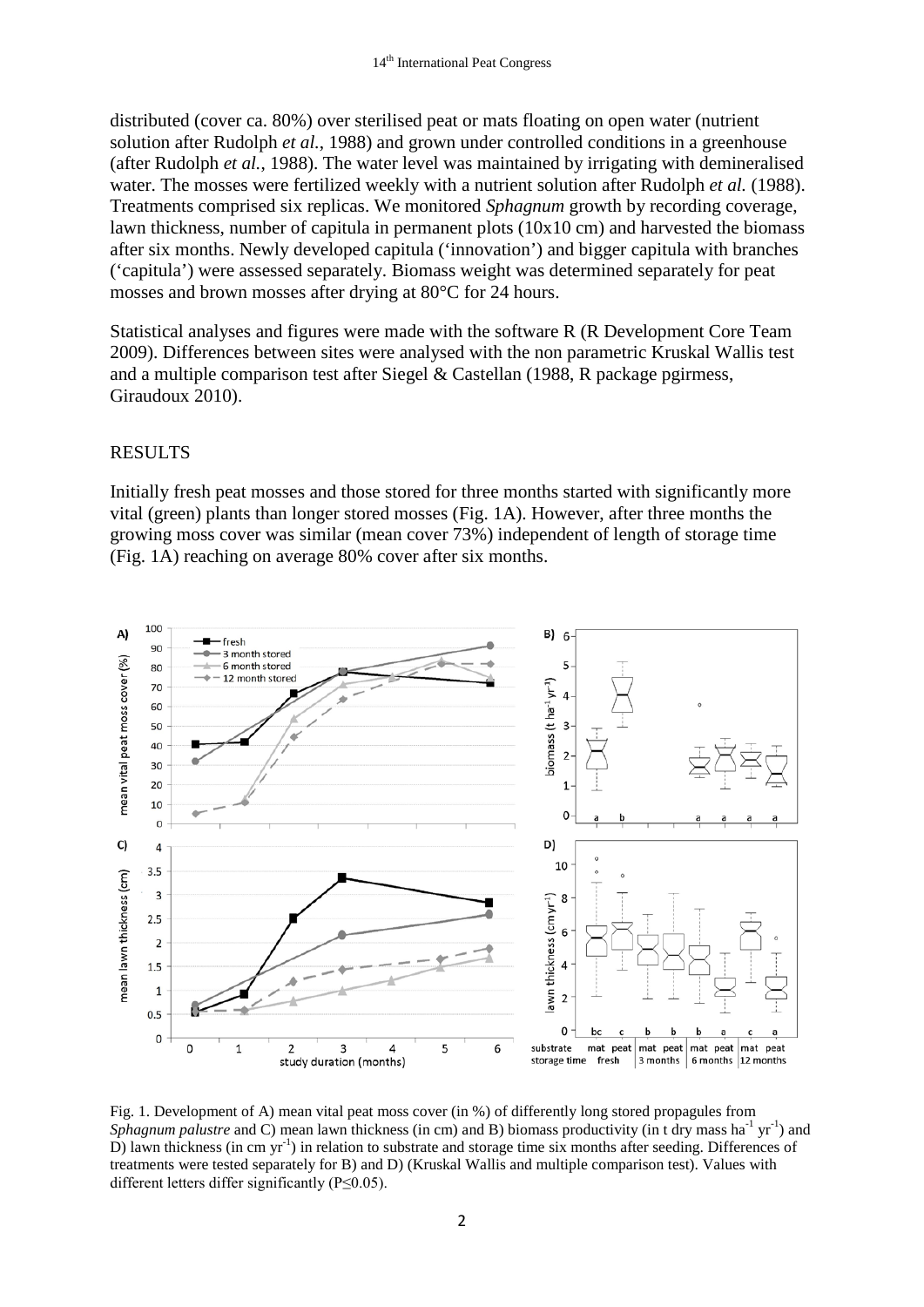While the number of (big) capitula increased over the time (on av. from 500 to 8,000 capitula m<sup>-2</sup>), the number of innovations increased rapidly in the first two month but decreased towards the end of the experiment. The maximum number of capitula was reached after two or three months (Fig. 2A). Storage time had no influence on the number of (big) capitula after six months, but longer stored mosses (6 and 12 months) developed significantly more innovations, especially from small fragments (Fig. 2C). On peat the mosses had more (big) capitula than on floating mats (Fig. 2B). This difference is most clear for fresh mosses.



Fig. 2. A) Mean number of (big) capitula and innovations (new capitula) of *Sphagnum palustre* propagules per m² over time in relation to length of storage time (cumulative bars); B) number of (big) capitula six months after seeding in relation to initial fragment size  $(l = 5-10 \text{ cm}, s = 5-10 \text{ mm})$  and substrate (all lengths of storage time); C) number of innovations (new capitula) six months after seeding in relation to initial fragment size and length of storage time. Differences of treatments were tested separately for B) and C) (Kruskal Wallis and multiple comparison test). Values with different letters differ significantly (P≤0.05).

The longer mosses were stored, the lesser was the lawn thickness, with maximum differences compared to the fresher mosses occurring three months after seeding (Fig. 1C). Mosses stored for 6 and 12 months showed after six months significantly smaller lawn thicknesses on peat than on floating mats (Fig. 1D). Productivity ranged between 1 and 2.5 t dry mass ha<sup>-1</sup> yr<sup>-1</sup>, except for fresh mosses growing on peat reaching significantly higher values of 3 to 5 t dry mass ha<sup>-1</sup> yr<sup>-1</sup> (Fig. 1B).

#### DISCUSSION

Already three months after seeding the cover of vital mosses was similar for all storage variants. Propagules stored for up to twelve months are thus able to develop lawns with similar moss cover than fresh propagules. The peat mosses, however, differed significantly with respect to growth in length and biomass. Even with an initially similar number of capitula between the storage variants, the initial cover of green vital moss capitula was higher for fresh mosses (cover 36% vs. 5%; Fig. 1A). The larger number of vital capitula resulted in a better initial growth of fresh mosses, especially on peat, while longer stored mosses still needed time to establish, because regeneration ability from brown parts of *Sphagnum palustre* is slower than from green parts (Poschlod and Pfadenhauer, 1989).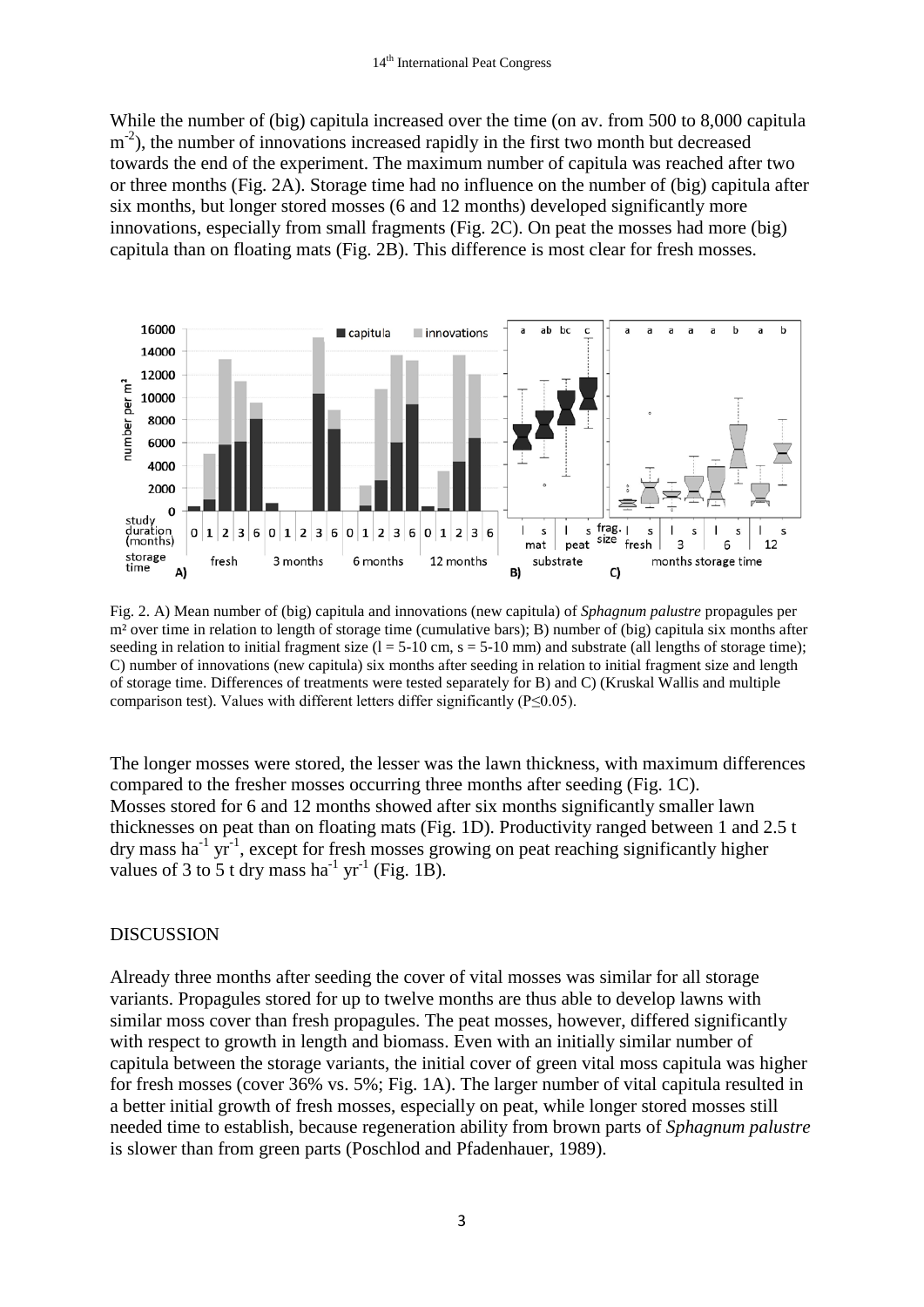Six months after seeding, mosses stored for 6 and 12 months had developed significantly more innovations than the fresh propagules, in particular after fragmentation. This was probably as a result of reduced vitality, less (light) competition from the big capitula and the loss of apical dominance.

After three months the fresh mosses had developed a lawn of on average 3.3 cm thick, which corresponds to a growth rate of 12 cm per year. Three months later lawn thickness had decreased (mean value: 2.8 cm) and did not differ much from the stored mosses anymore, probably because of fungal infection and subsequent slumping of the lawn. Nevertheless biomass production (measured after six months) was highest for fresh mosses growing on peat with a mean of 4 t dry mass ha<sup>-1</sup> yr<sup>-1</sup>, which is more than observed for *Sphagnum palustre* in natural bogs (Lütt, 1992). As fungal infection is a common problem of *Sphagnum* cultures in the greenhouse (Landry *et al.*, 2011), outdoor growth rate may even be higher. Independent of the length of storage, mosses on floating mats produced significantly less biomass. Their mean productivity of 2 t dry mass ha<sup>-1</sup> yr<sup>-1</sup> corresponded to values measured for *Sphagnum palustre* growing on similar floating mats in acid water bodies in abandoned opencast lignite mining areas in Germany (Blievernicht *et al.*, 2011). Longer storage of the propagules (6 or 12 months) resulted on peat in similarly low productivity values of around 2 t dry mass ha<sup>-1</sup> yr<sup>-1</sup>. Since high *Sphagnum* productivity is crucial to get maximum yields, only fresh mosses seem suitable as Sphagnum farming propagules on peat. The larger number of (big) capitula after six months also indicates better *Sphagnum* growth on peat, most clearly for fresh mosses.

# **CONCLUSION**

Our study shows that *Sphagnum* propagules stored up to twelve month at 6°C still can develop lawns, but with significantly lower productivity than fresh mosses. Rapid establishment and high productivity rates are crucial for *Sphagnum* farming and in this respect the quality of the propagules has to be as good as possible. Under storage, the vitality of the propagules decreases proportional to the duration of storage, probably because photosynthesis does not proceed but respiration and decomposition of the mosses do (Lindholm 1990, Asada *et al.* 2003). Using fresh propagules ensures best results for establishing a *Sphagnum* farming site, in particular on peat. If propagules have to be stored (because an immediate spreading in the field is not possible) freezing might keep the mosses more vital than storing in a fridge, because respiration is halted and decomposition is strongly reduced (Dioumaeva *et al.* 2003). However, as longer stored mosses (6 and 12 months) had developed significantly more innovations (new capitula) after six months, they may prove to be advantageous for propagules production (Gaudig *et al.*, this volume).

## ACKNOWLEDGEMENTS

The research project has been facilitated by the German Federal Ministry of Economy (BMWi), Torfwerk Moorkultur Ramsloh Werner Koch GmbH & Co. KG, mst-Draenbedarf GmbH, Niedersaechsische Rasenkulturen NIRA GmbH & Co. KG and Rosengut Langerwisch GmbH  $& Co. KG who's financial and in-kind support is gratefully$ acknowledged. We thank our project partners for the fruitful cooperation.